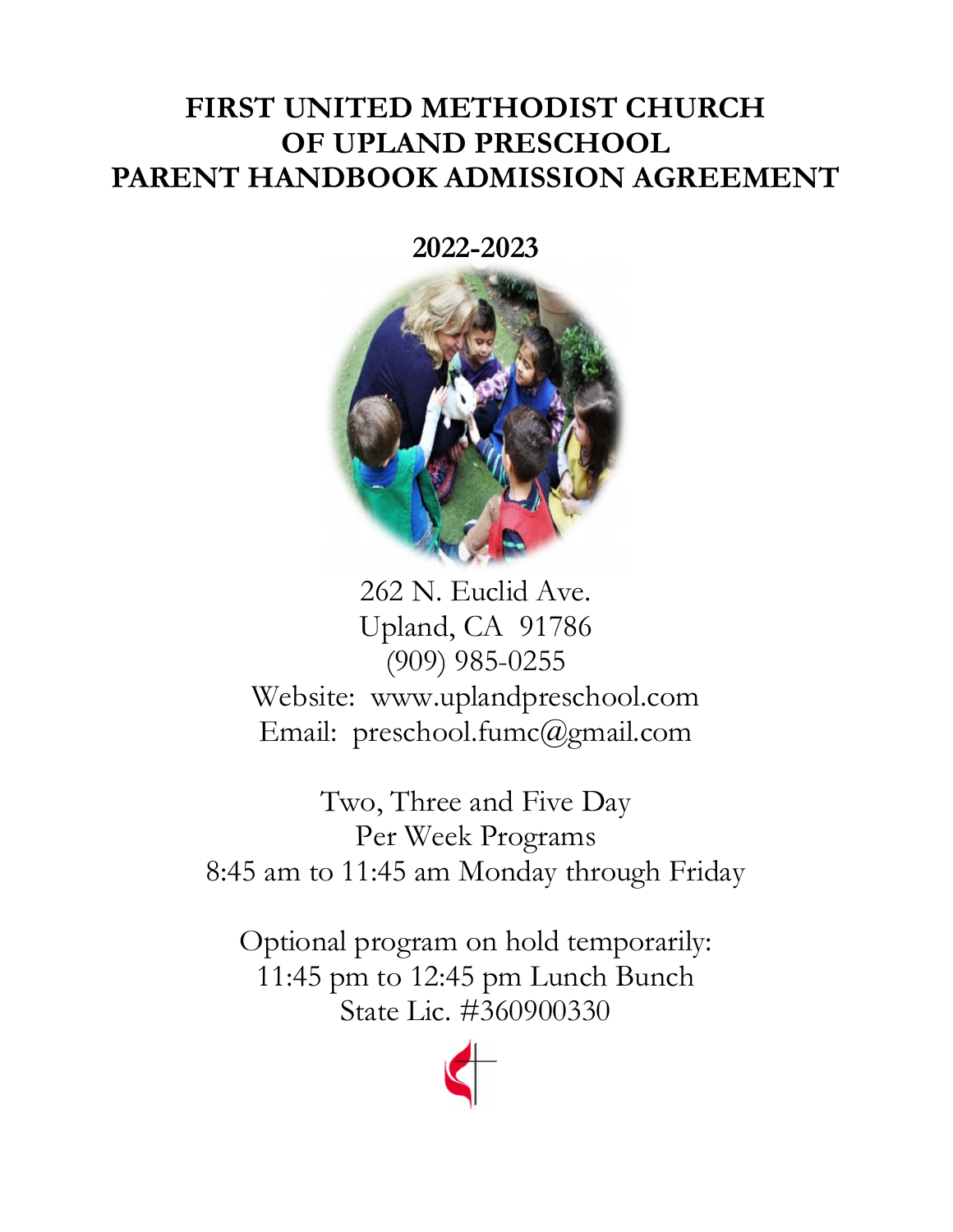## WELCOME!

I warmly welcome you to the First United Methodist Church of Upland. Our preschool seeks to provide the best in early childcare education.

Sincerely,

 Robin Kerber **Director** 

#### **Staff**

We are proud of our staff. The staff of our Preschool is loving, experienced and trained in Early Childhood Development. Our staff is fingerprinted and cleared through the US Department of Justice. The Preschool has a low student-teacher ratio because it is the belief of the Preschool Advisory Board that a caring, personal atmosphere is essential to the teaching-learning process.

#### Purpose

 The Preschool program of the First United Methodist Church of Upland was established to provide exceptional care to children while providing opportunities for the social, physical, mental and spiritual developmental of the child.

 The program is prepared to nurture and educate your child through purposeful play. Purposeful play provides opportunities for inquiry-based learning: Children explore answers to their questions through hands on interactions with materials, build their questioning skills and enhance their understanding of key academic concepts. Our Preschool is a church operated school, licensed by the State of California under Title 22 and is open to any child, provided the school can meet the needs of that child. The Preschool supports self-esteem, curiosity, cultural diversity and equal opportunity. The child must be 2 yrs. 6 months and be potty trained to be enrolled. Children must attend in underwear, no pull up diapers or training pants are permitted.

#### STATE MANDATED ENTRY, PICK UP AND VISITATION PROCEDURES

- $\checkmark$  Classroom hours are from 8:45 a.m. 11:45 p.m.
- $\checkmark$  Drop off time is between 8:45 a.m. to 9:00 a.m. and pick up time is between 11:45 to 12:00 pm.
- $\checkmark$  Please bring your child through the Parent Gate (gate located in courtyard off C Street) for health check.
- $\checkmark$  Pick up is at the classroom doors for Rooms 1 & 2. Pick up is at the Fellowship Hall inside doors for Rooms 3 & 4. (remember to sign in and out)
- $\checkmark$  IF SOMEONE OTHER THAN THE PARENT COMES FOR YOUR CHILD, PLEASE NOTIFY THE TEACHER BEFOREHAND. This "new person" will be expected to show their Driver's License prior to releasing the child. The person must be 18 years of age or older.
- $\checkmark$  Masks are optional and a preschooler may wear a mask if the parent wishes.
- $\checkmark$  Your child will have their hands washed as they enter the classroom.
- $\checkmark$  The time you spend with your child picking them up or dropping them off should be considered quality time. Please keep this quality time in mind by refraining from cell phone conversation to others during these brief quality moments.

Parents Sign In and Out Sheets: This is of the utmost importance for the safety and care of your child to sign your child's full name, time in, responsible full adult legible signature (over 18 years of age) and time signed out. Legally, the Preschool is not responsible for your child until your child is signed in and legally, we are responsible for your child until you have signed them out.

 $\checkmark$  If you need to access your child for early release, we will escort your child to you at the gate for easy pick up.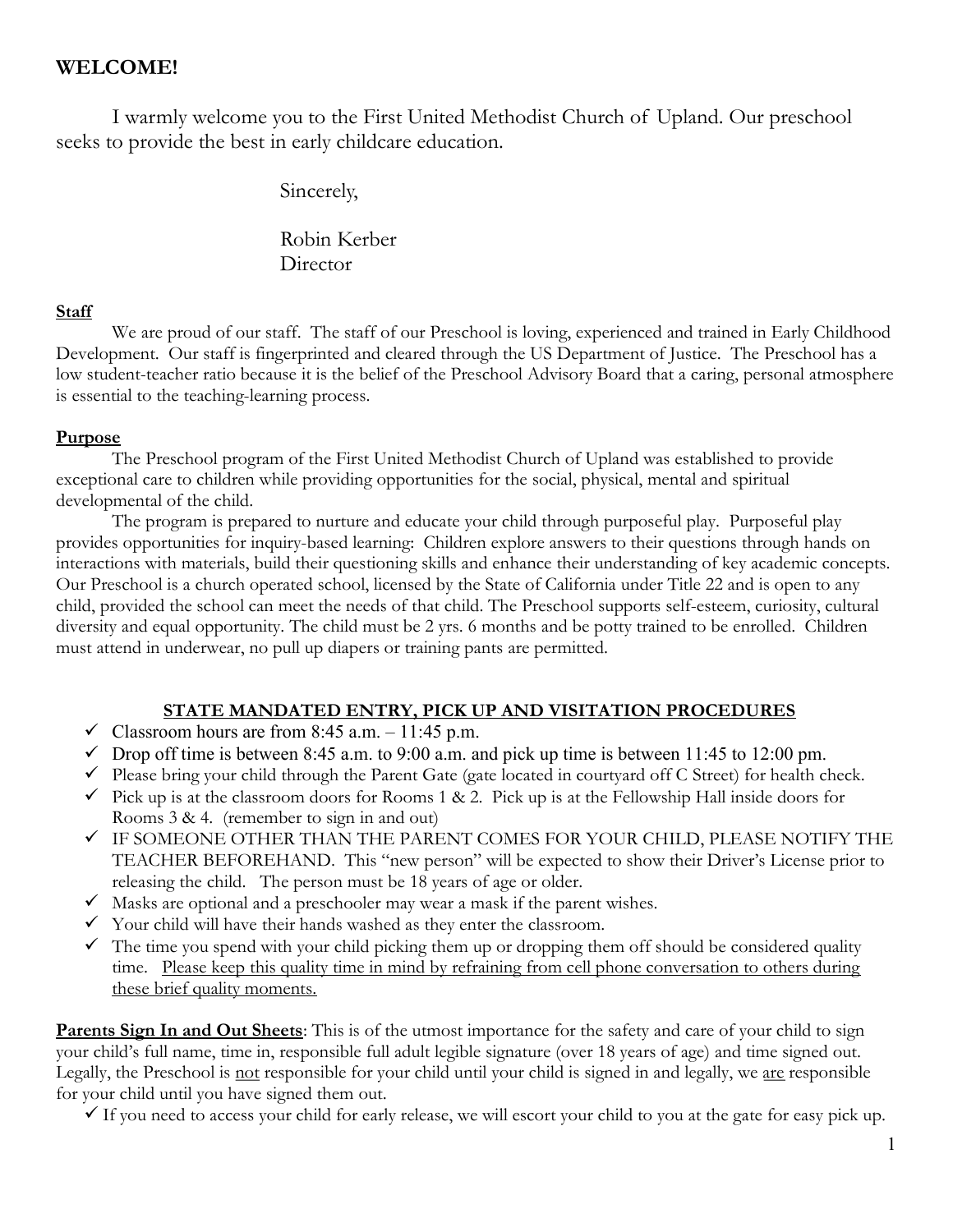The campus will be secured after these hours and you would need to call the office for special entry access.  $\checkmark$  Our classrooms enroll 15 children with 2 teachers per classroom.

Please do not allow children to loiter on church property before or after Preschool hours. Please keep your Preschooler and siblings close at hand during drop off and pick up time. For general liability purposes, children are not allowed to wander the grounds at any time during Preschool hours. Join us as a team in making a deeper commitment to the overall safety of our program.

## WHAT SHOULD MY CHILD WEAR TO SCHOOL?

- $\checkmark$  Dress comfortable in easy to manage clothes for the bathroom. Closed-toed shoes are recommended, for safety on the playground equipment.
- Clothes that have straps, suspenders, and coveralls are not recommended.
- $\checkmark$  Please mark your child's name on removable items such as sweaters, rain boots, raincoats, and jackets.
- $\checkmark$  Changes of Clothes- please send a complete change of clothes with your child the first day of school. Please place your child's name on each article of clothing and place in a zip lock bag.

#### DISCIPLINE

- $\checkmark$  A positive approach to discipline will be used with emphasis on positive behavior.
- $\checkmark$  When a child behaves negatively, he/she will be shown positive alternatives.
- $\checkmark$  Preschool respectfully requests that all Preschool families respect our policy of <u>no corporal punishment (no</u> hitting or spanking) while on church grounds. While verbal reprimands may be appropriate, it is not appropriate for parents to verbally abuse their child. Doing so may cause undue embarrassment or emotional distress. Parents are always welcome to discuss a behavior issue with the teacher and to seek advice and guidance regarding appropriate and effective disciplinary procedures. Parents are prohibited from addressing, for correction of discipline, a child that is not their own. Of course, no parent or other adult may physically punish another parent's child. If a parent should witness another parent's child behaving in an inappropriate manner or is concerned about behavior reported to them by their own child, it is most appropriate for the parent to direct their concern to the classroom teacher and/or Preschool Director. Furthermore, it is wholly inappropriate for one parent to seek out another parent to discuss their child's inappropriate behavior. All behavior concerns should be brought to the classroom teacher or Director's attention. At that point, the teacher and/or Director will address the issue with the other parent. Responsibilities and considerations toward others will be emphasized.
- $\checkmark$  Repeated negative behavior may result in the child being withdrawn from that activity.
- $\checkmark$  Parents will be notified when a discipline problem persists. We need to maintain close cooperation between parents and school to work out the problem. If so serious, it may mean the parent may be called for child's dismissal from enrollment.
- $\checkmark$  Children older than 2.6 years of age may occasionally be involved in a biting incident. For children in this age group who bite, the staff will use the discipline procedures outlined in the discipline section of this handbook, as well as observe the child to determine what provokes or elicits this inappropriate behavior. Parents are expected to cooperate with staff to help their child control this behavior. Uncooperative parents will have their child's enrollment terminated. Each biting incident will be reviewed by the Director.
- Parents will be notified by an incident/accident report that a biting incident occurred during the day. The staff may not discuss with either parents the identity of the other child involved in the incident. This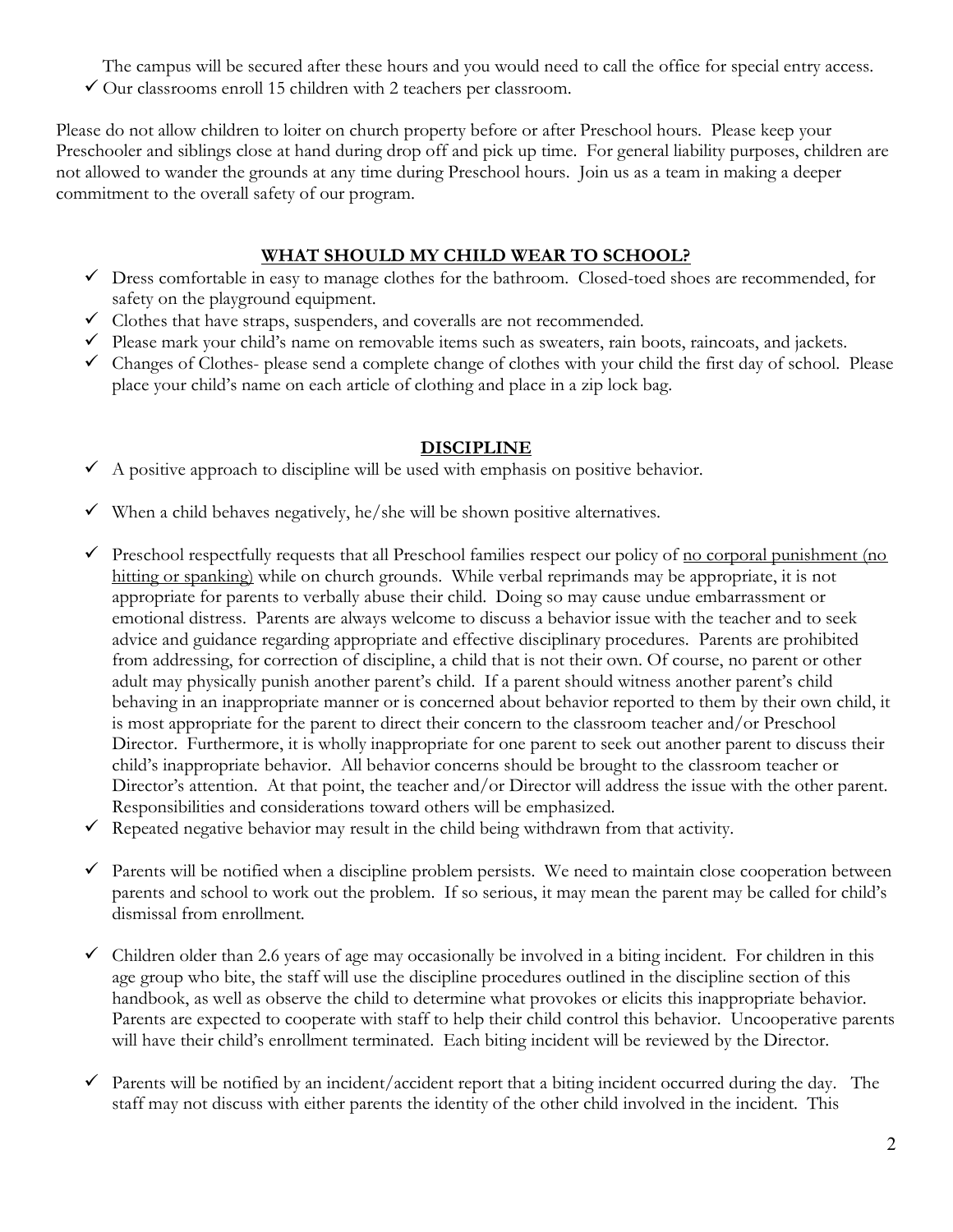information is confidential and cannot be disclosed. The staff of First United Methodist Preschool of Upland cannot discuss the medical history of any child involved in a biting incident with the other party. It is recommended that any child involved in a biting incident be seen by their family physician if the parents are concerned about communicable diseases possible resulting from the biting incident.

#### WHAT DOES PEANUT/TREE NUT AWARE SCHOOL MEAN?

Due to the extreme nature of allergic reactions to peanuts or products containing peanuts/tree nuts in some children, our Preschool prohibits peanuts/tree nuts and/or foods containing peanut/tree nut products on Preschool property, and/or at Preschool sponsored events. These peanut/tree nut allergies can be so severe that exposure to peanuts/tree nuts can result in an anaphylactic reaction. An allergic child can have a reaction from simply smelling a peanut/tree nut on someone's breath or touching peanut/tree nut oil residue left on a countertop, not only from consuming peanuts or tree nut products.

Parents are responsible for providing foods that are peanut and tree nut product free for their child's lunch and/or snack. Failure to abide by this peanut /tree nut aware policy during Lunch Bunch, may result in loss of Lunch Bunch privilege. (This policy includes sharing and/or items placed on alphabet homework.) We have included for your reference a list of acceptable food items that are peanut, and tree nut product free. However, this is only a partial listing of foods. There are many acceptable food items that are peanut, and tree nut product free in stores. The important thing to remember is to read the label of every food item you send to school with your child.

Many foods which we do not think of as containing peanuts, or tree nut products have in fact been made in the same factories as peanut/tree nut containing foods and are therefore considered to be contaminated. When reading the label look at not only the ingredients listed, but for statements such as, "may contain traces of peanuts/nuts." For example, Plain Chocolate M&M's have this statement on the label. Due to the possibility of cross-contamination, (this occurs when one food is prepared with items previously used to prepare foods with peanuts, or peanut/tree nut products), First United Methodist Preschool of Upland does not allow homemade snacks to be served to the children.

While our Preschool appreciates and understands that parents enjoy providing homemade snacks for birthdays and holidays, however we must be mindful of the safety of all children enrolled at First United Methodist Preschool of Upland. Since First United Methodist Preschool of Upland, is a peanut/tree nut free environment, parents can purchase items to make homemade snacks and plan with the classroom teacher to make the snacks as part of a classroom lesson. This excludes "Bake Sale" goods due to a "purchase process" rather than open offering. Only First United Methodist Church Preschool of Upland utensils, bowls, and bake ware may be used to prepare these foods.

Peanut/Tree Nut Free Food Ideas: We welcome families to donate snack items to the office from our list of approved items. They are approved because they meet our peanut/tree nut free policy. Do not deviate from this list with other brands. This list is precise and includes Nabisco Oreos, Pepperidge Farm Goldfish Crackers, Motts Unsweetened Applesauce, First Street (Smart & Final) 100% Apple Juice, Mozzarella Cheese Sticks, Stater Brothers Crispy Rice cereal, Stater Brothers Toasted Oat cereal, oranges, apples, bananas.

#### **NUTRITION**

Snacks: Nutritious mid-morning snacks are provided each day. Snack menu is posted on our website and consists of fresh fruit, raw vegetables, cheese, crackers, popcorn, sunflower seeds, unsweetened fruit juices, 1% milk, etc.

- $\checkmark$  The allergy list will be enforced.
- We encourage children to acquire tastes for a variety of foods, but we never force them to eat anything.

#### SNACK TIME AT SCHOOL: Family Style:

 $\checkmark$  Snack time is a relaxed fun time with quiet conversation, which helps their social development.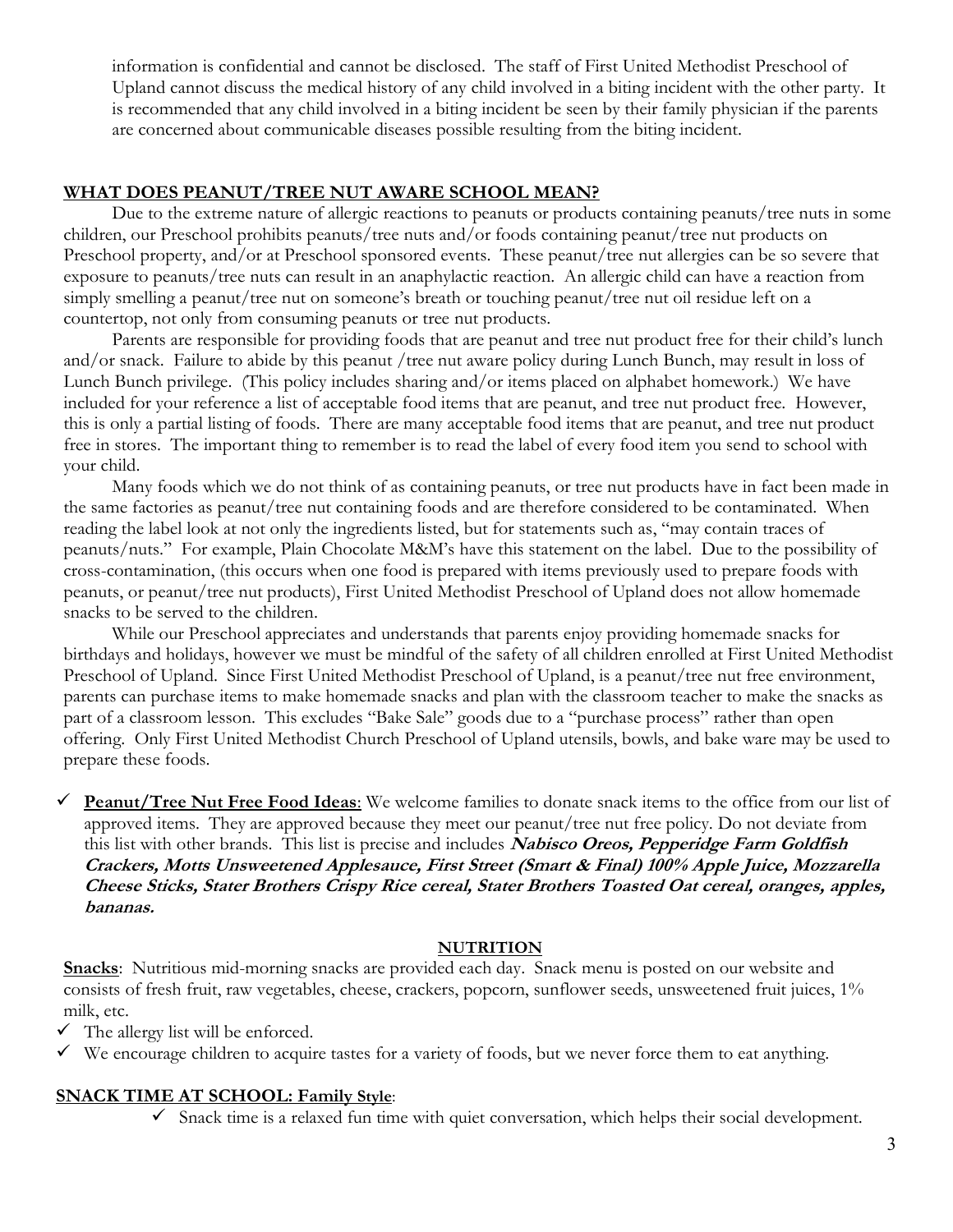- $\checkmark$  Children sit around the table and help pass snack foods, napkins and cups under the teacher's supervision.
- $\checkmark$  Children help pour juice or water from small pitchers.
- Table manners are encouraged.
- $\checkmark$  Children clean up after themselves.
- $\checkmark$  Children thank God in prayer.

## WE CELEBRATE BIRTHDAY'S!

 $\checkmark$  Let your teacher know that you would like to celebrate your child's birthday. The teacher will give ideas on what to make and set up a day in class for the celebration.

## WHAT IS LUNCH BUNCH? (potential return on September 20 & 21, 2022!)

Lunch Bunch is offered in your child's classroom on Monday through Thursday from 11:45 a.m. to 12:45 p.m. for \$10.00 per day.

- $\checkmark$  The Preschool provides juice and 1 hour of supervised activities.
- $\checkmark$  Parents are to provide a box or sack lunch keeping in mind the nut free policy.
- $\checkmark$  Let the office know your child for is staying for Lunch Bunch at morning drop off or you can call the Preschool Office by 9:30 a.m. to be put on the Lunch Bunch list.
- $\checkmark$  Once a child is put on the Lunch Bunch list, <u>no refunds will be made after 9:30 a.m.</u> No Exceptions.
- Lunch Bunch is billed to your child's ProCare account.

Field Trips: Scheduled field trips will be planned during the year to follow along with planned curriculum. The field trip activity is dependent upon parent participation to be successful. You will be notified of upcoming field trips well in advance through our monthly newsletter. If the field trip requires transportation you will oversee transporting your own child. Seat belts and safety car seats are required. Car seats for children are required until the child is over 4 yrs. old and over 40 lbs.; booster seat until the child is 6 yrs. old or 60 lbs. NO EXCEPTIONS. When there is a walking field trip, you are welcome to accompany your child to the event. Check classroom door newsletter, bulletin boards and sign-up sheets for field trip information.

#### CHAPEL TIME

Chapel time is held once a month in the sanctuary of the church, here at the First United Methodist Church of Upland. Chapel is a 10-15-minute lesson on basic faith principals. God is Love. God is Good. God Loves Me. God created the World. The Director leads the children in song, stories and prayers. All age-appropriate lessons.

## ENROLLMENT

Enrollment Choice:

- 1. Two mornings a week (T-Th)
- 2. Three mornings a week (MWF)
- 3. Five mornings a week (M thru F)

Mandatory fee list:

- 1. Registration
- 2. Monthly Tuition
- 3. Annual Parent Service Hour donation of 10 hours or \$100 to help our facility purchase much needed supplies for each child in the classroom. (See Parent Service Hour section)

## **REGISTRATION**

An annual, non-refundable registration fee of \$125.00.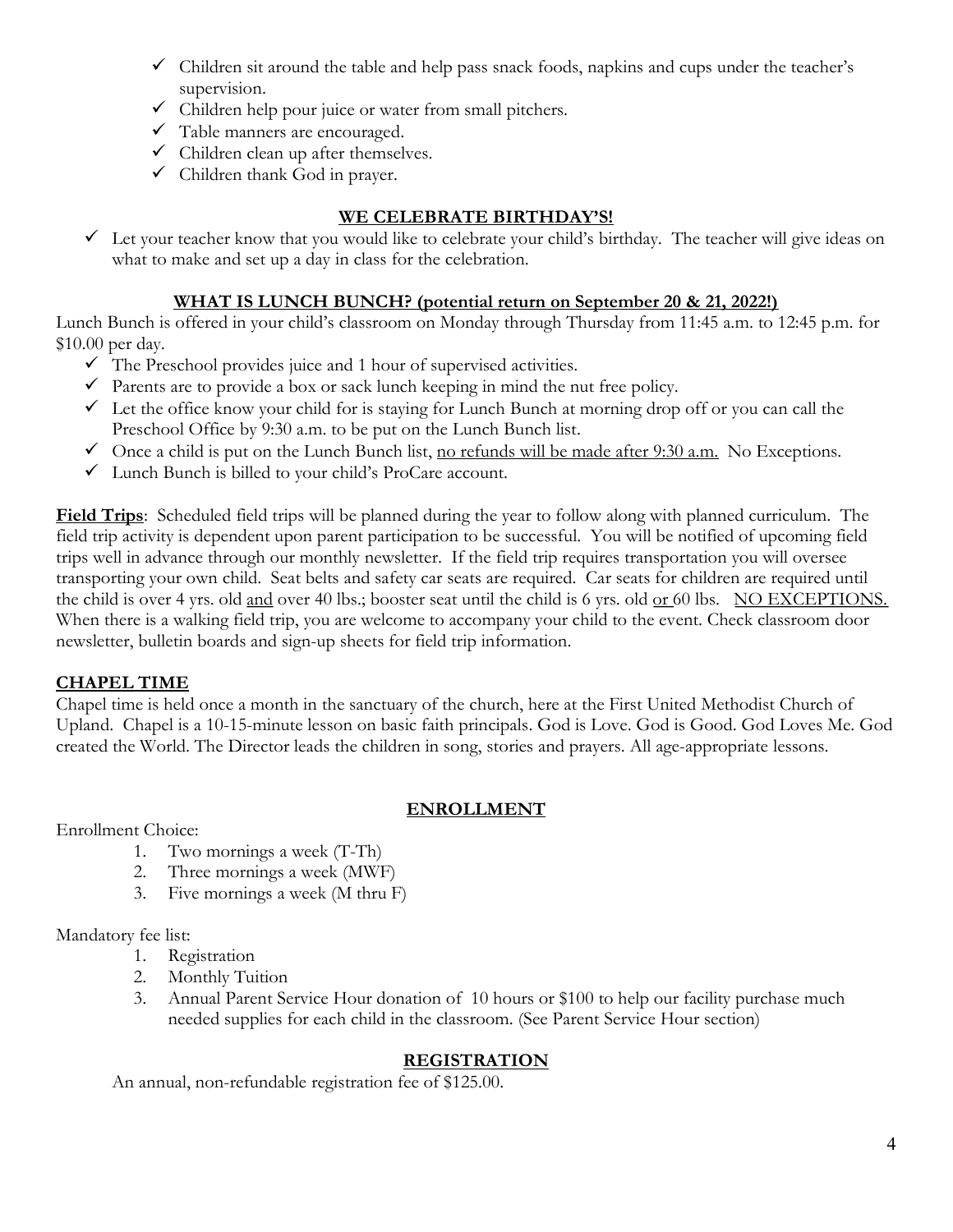#### PRIORITY REGISTRATION

Priority Registration is for the child's second year of our program for the upcoming school year. It is offered in the spring for currently enrolled families. Priority Registration fee is \$100. This process is done through a random lottery system. MWF children are guaranteed MWF enrollment for the upcoming school year. Monday through Friday children are guaranteed Monday through Friday enrollment. TTH children are guaranteed TTH enrollment. Any remaining openings in MWF will be offered to the TTH children through the lottery process.

#### WHAT ARE THE HEALTH REQUIREMENTS?

"NO SHOTS – NO SCHOOL" is now in effect in all CA schools statewide. The State of California requires a Physician's Report, preschool age immunizations and a TB Test (or wavier) for every child prior to entrance into Preschool. No child will be permitted to start school without proof of immunization against POLIO, DTaP, MMR, HIB, HEP B, and VARICELLA. On admission, the parent or guardian must show proof that the child has received the required preschool age doses of vaccine by presentation of an immunization record, signed/stamped by a physician or nurse such as the California Immunization record. A copy of this record will be kept in the student's file.

#### IMMUNIZATION POLICY

| <b>AGE WHEN</b><br><b>ADMITTED</b> | TOTAL NUMBER OF DOSES REQUIRED OF EACH<br><b>IMMUNIZATION</b>               |  |  |
|------------------------------------|-----------------------------------------------------------------------------|--|--|
| 2 through 3 Months                 | 1 Polio 1 DTaP 1 Hep B<br>1 Hib                                             |  |  |
| 4 through 5 Months                 | $2 \text{ Polio}$ $2 \text{ DTaP}$ $2 \text{ Hep B}$<br>2Hib                |  |  |
| 6 through 14 Months                | 2 Polio 3 DTaP<br>$2$ Hep B<br>2 Hib                                        |  |  |
| 15 through 17 Months               | $3 \text{ Polio} \quad 3 \text{ DTaP} \quad 2 \text{ Hep B}$<br>1 Varicella |  |  |
|                                    | On or after 1st birthday: 1 Hib* 1 MMR                                      |  |  |
| 18 months through 5<br>years       | 3 Polio 4 DTaP<br>3 Hep B<br>1 Varicella                                    |  |  |
|                                    | On or after 1st birthday: 1 Hib* 1 MMR                                      |  |  |

Immunizations needed before starting preschool and at each age checkpoint after entry:

## CONDITIONAL ADMISSION SCHEDULE FOR PRE-KINDERGARTEN POLICY

Children who have received some but not all required immunization doses and are NOT CURRENTLY DUE for any doses at the time of admission. These students should NOT be admitted until they receive all doses that are currently due because the period of time allowed before exclusion has passed (see "exclude if not given by" column in Tables C or D, 17 CCR section 6035). If additional required doses are due later, the children may be admitted conditionally.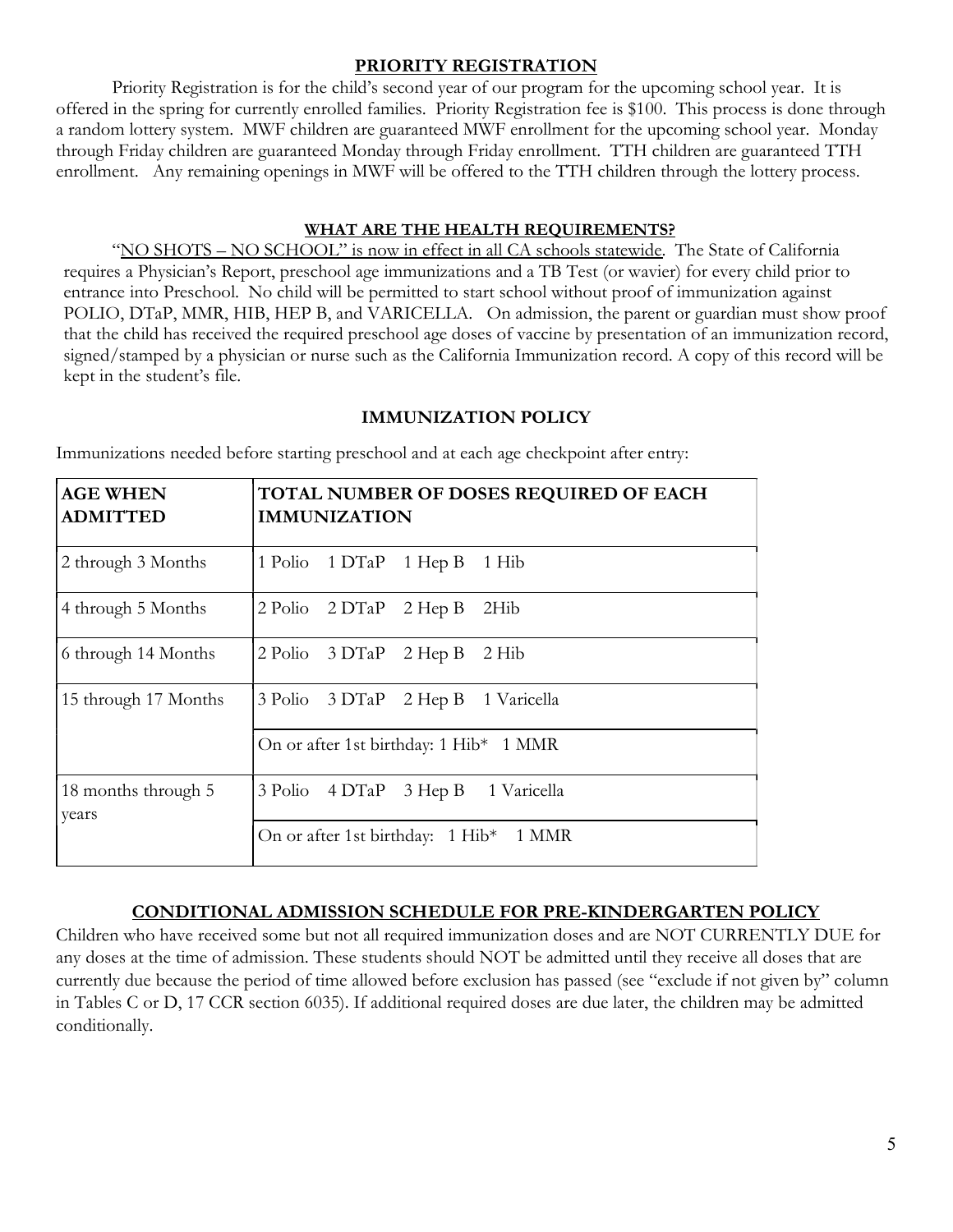#### CONDITIONAL IMMUNIZATION TABLE C:

| <b>DOSE</b>     | <b>Earliest Dose May be Given</b> | Exclude if not Given by        |
|-----------------|-----------------------------------|--------------------------------|
| Polio $#2$      | 4 weeks after 1st dose            | 8 weeks after 1st dose         |
| Polio $#3$      | 4 weeks after 2nd dose            | 12 months after 2nd dose       |
| $DTaP \#2, \#3$ | 4 weeks after previous dose       | 8 weeks after previous dose    |
| $DTaP \#4$      | 6 months after 3rd dose           | 12 months after 3rd dose       |
| Hib#2           | 4 weeks after 1st dose            | 8 weeks after 1st dose         |
| Hep $B \#2$     | 4 weeks after 1st dose            | 8 weeks after 1st dose         |
| Hep $B \#3$     | 8 weeks after 2nd dose            | 12 months after 2nd dose and   |
|                 |                                   | at least 4 months after 1st do |
| MMR #2          | 4 weeks after 1st dose            | 4 months after 1st dose        |
| Varicella #2    | Age less than 13 years:           | 4 months after 1st dose        |
|                 | 3 months after 1st dose           |                                |

#### COMPLETE IMMUNIZATION EXEMPTION POLICY

Under Senate Bills (SB) 276 and SB 714 (Pan, 2019), all new medical exemptions for school and childcare entry must be issued through CAIR-ME beginning January 1, 2021. Medical exemptions can only be issued by MDs or DOs licensed in California and must meet applicable Centers for Disease Control and Prevention (CDC), Advisory Committee on Immunization Practices (ACIP), and American Academy of Pediatrics (AAP) criteria. Starting January 1, 2021, all new medical exemptions for school and childcare entry must be issued through CAIR-ME. Parents and physicians can register and create an account in CAIR-ME at any time. Once registered, parents can log in to CAIR-ME to request a medical exemption. Parents take the exemption request number to their child's physician who can log in to CAIR-ME to issue the exemption. Once the exemption is issued, the physician prints the two- page form and provides a copy to the parents to give to their child's school or childcare facility.

To request a medical exemption for your child, the first step is to register for a CAIR-ME account at https://cair.cdph.ca.gov/exemptions/home. Next, log in to your account and complete the required fields to request an exemption. The site will give you a Medical Exemption Request Number to give to your child's doctor. The doctor can register for an account in CAIR-ME, log in, search for the medical exemption request number or your child's name, enter the required information, and issue the exemption. The doctor will give you a copy of the two-page medical exemption form for you to take to your child's school or childcare facility.

#### ILLNESS

Please do not bring your child if he/she seems ill. Do not expose other children to colds and contagious diseases. Please call the office (909-985-0255) if your child is ill and cannot be in school. If a child becomes ill during the morning, he/she will be isolated immediately, and the parents are contacted to pick up the child. When he/she is ill with a cold, we request that the child home until they are completely well 3 days. PLEASE REPORT CONTAGIOUS DISEASES IMMEDIATELY TO THE DIRECTOR SO THAT PARENTS OF OTHER CHILDREN IN THE GROUP CAN BE ANONYMOUSLY ALERTED.

#### WHAT FORMS ARE REQUIRED FOR ENROLLMENT?

These forms are required for a child to attend. A folder may be picked up in the office or downloaded from our webpage. They include:

- 1. Emergency file card
- 2. Child's pre-admission Health Evaluation Physician's Report.
- 3. Child's pre-admission Health History Parent's Report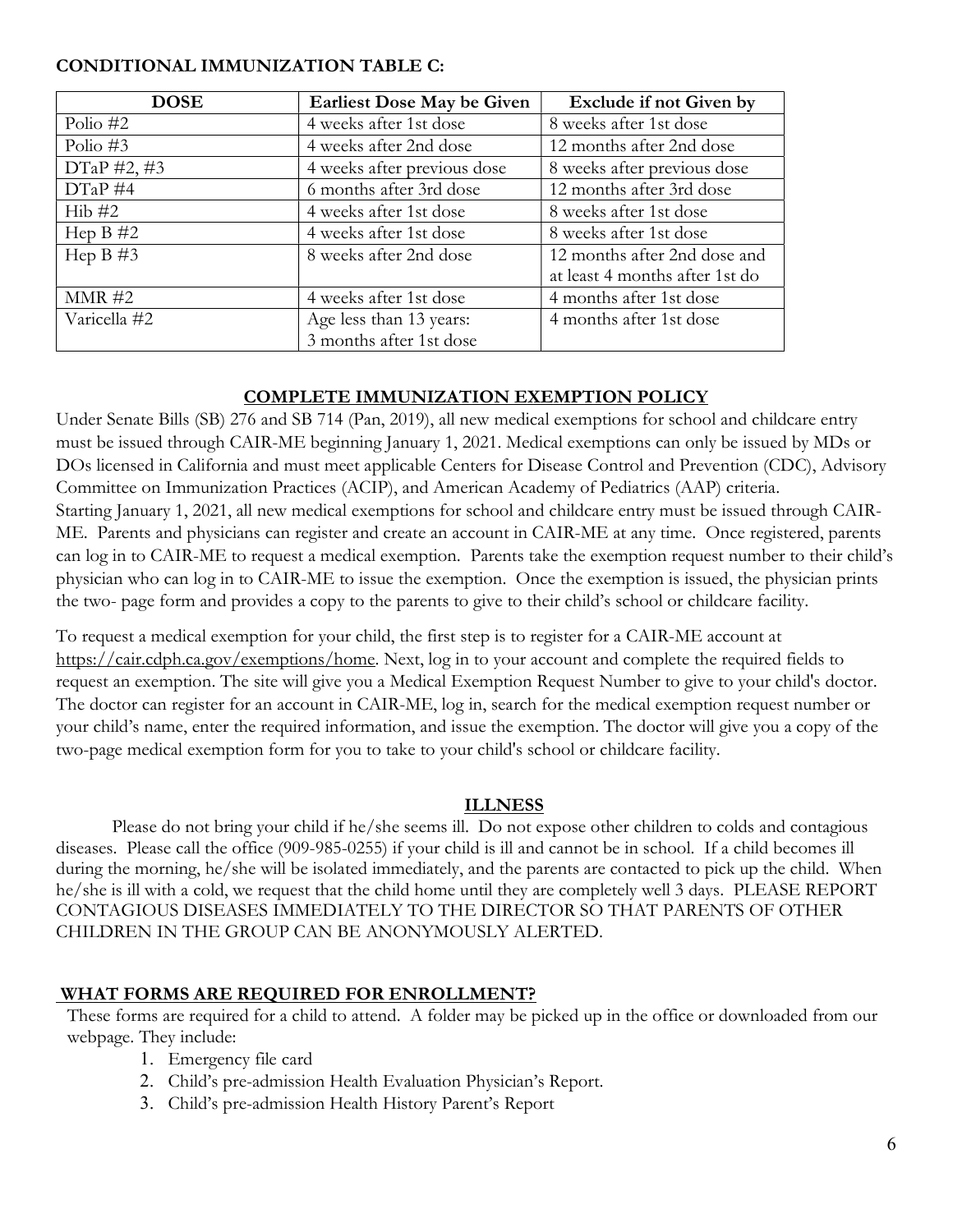- 4. Immunization card
- 5. Consent for Emergency Medical Treatment
- 6. Identification & Emergency Information
- 7. Personal Rights
- 8. Parent's Rights
- 9. Parent Permissions (directory, field trip, digital, photography)
- 10. Family & Social History
- 11. Handbook Admission Agreement
- 12. ACH Tuition Automated Processing Form

#### TUITION THINGS TO KNOW

Our Preschool operates on a annual tuition plan. To make it financially easier for families to pay, you have the option to pay the full annual tuition amount up front or make equal monthly installment payments. Enrollment that is started mid month will have tuition prorated for the period of enrollment only. Monthly tuition installment amounts are based on the actual costs of operating the Preschool. No credit is given for regularly scheduled school holidays and break periods.

A tuition and fee schedule is printed separate in our brochure and is also available on our website under "Program and Hours". First United Methodist Church Preschool will notify parents at least 30 days in advance before any tuition or fee rate change.

- $\checkmark$  Tuition installments are due on the 1<sup>st</sup> of the month. You are encouraged to use our electronic payment system at www.myprocare.com.
- If you choose an ACH payment, it will be drafted on the 1<sup>st</sup> of the month or the day before if it falls on a non-business banking day. Please keep in mind, the date may not be a school day, but a business banking day. ACH payments are free.
- $\checkmark$  If you choose to pay with a debit or credit card, payment can be made online by visiting www.myprocare.com. Your email is your username. A 2.5% merchant processing fee will be passed on to you and added to your payment prior to submitting it.
- $\checkmark$  As a last option, check, cash or money orders will be accepted.
- $\sim$  A \$20.00 late fee after the 5<sup>th</sup> of the month (this includes the initial installment tuition).
- $\sim$  A payment returned from bank due to insufficient funds will be charged a \$25 bank fee and the appropriate late fee or whichever date the payment is finally received.
- There is a 10% discount for Church members (calendar school year only).
- $\checkmark$  Families who enroll two or more children into the Preschool program will receive a 10% tuition discount after the first child. (No discount given for the Summer Program.)
- $\checkmark$  Scholarship requests will be considered by the Preschool Advisory Board and awarded in order of need.
- $\checkmark$  Parents are requested to notify the school as soon as possible if an emergency arises which prevents them from picking up a child on time. When children are not picked up on time a \$10.00 late pickup fee will be due for each 15 minutes late.
- An extended absence due to illness for greater than three weeks shall require 50% of the tuition with a doctor's note to hold a place in class for the child. An absence due to illness of less than three weeks shall require the payment of the full tuition. An extended absence for a reason other than illness shall require full tuition.

#### WE ARE MOVING, HOW DO I DROP FROM ENROLLMENT?

 Please don't leave without saying goodbye. We truly care about each family. School changes, family moves, and life happens  $\sim$  we understand. Your child is considered enrolled until notice is given to the Director of withdrawal date; notification of withdrawal is 2 weeks in advance. A disenrollment form is available in the Preschool Office and must be submitted with a minimum 2 week notice. Parent Service hours not paid or served will be prorated 1 hour per month of enrollment and deducted from any refund.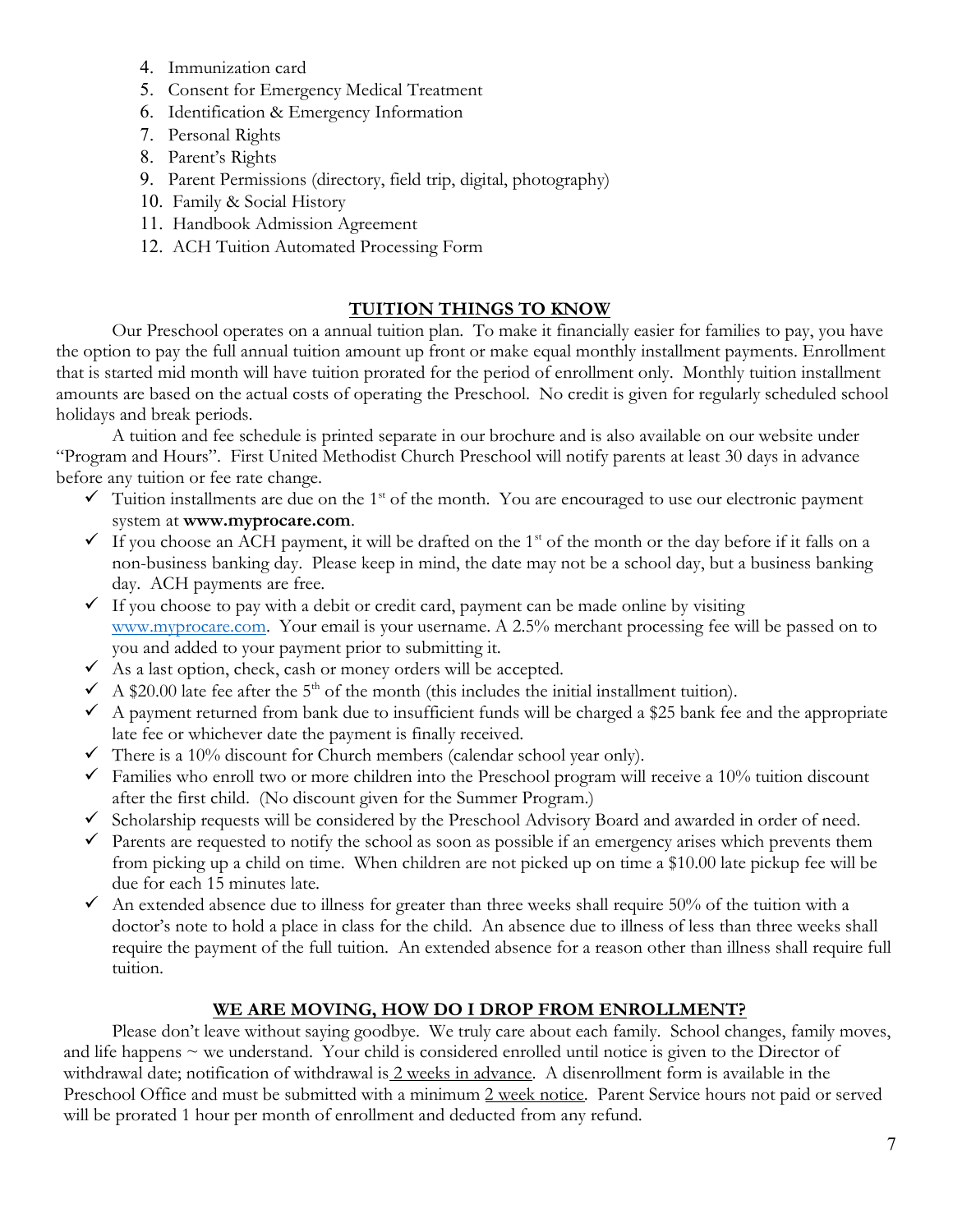## PARENTAL INVOLVEMENT

Class Dojo: An invitation will be sent to each family upon enrollment to communicate with the teacher and school for this online communication tool.

Conferences: Conferences between parents and teachers are encouraged and can be made at any convenient time by appointment. Scheduled Parent Teacher Conferences will be arranged twice during the school year to update you on your child's progress. The children will not come to school on these days.

**Conflict Resolution:** Our Preschool office and teaching staff are always available for you should a problem arise. If you have any concerns, please let us know immediately. We can set up a formal conference or just talk by phone. Any concern of yours, is a concern of ours. Let's work it out together.

**Active Parental Involvement:** A positive parent relationship with the school is important to the success of our Preschool.

## Communication:

- 1. Monthly Newsletter
- 2. Class Dojo
- 2. Web page www.uplandpreschool.com
- 3. Electronic mail for families through text message or email
- 4. Facebook/Instagram

## WHAT ARE PARENT SERVICE HOURS?

- In order to enable us to keep our fees reasonable, the Preschool will offer "Parent Workdays" or weekday options. These will go toward the 10 service hours required for each family. As a Preschool family, workdays will be a beneficial time to join with others and beautify the school campus. Check the calendar for these dates.
- There are many ways for you to serve your 10 service hours. Check the Parent Service Hour Book in the office. Options include: Washing aprons, room parent, and buying hay for bunnies to name a few.
- $\checkmark$  Parent Service Hour sign up must be completed by October 15th or within 6 weeks of enrollment. A \$10.00 per hour not served tax-deductible donation is due thereafter.
- Parent Service hours will be prorated at 1 hour per month for any new families enrolling after the start of the current school year. Any family withdrawing from the Preschool program will be assessed a 1-hour Parent Service donation for each month of enrollment that was not paid or served. All Parent Workday donation checks should be payable to "FUMCP" with a note "Facility Improvement Fund Donation" in the "memo area" of the check for tax deduction purposes.
- You gain two service hours by attending the September "Back to School Night."

## **HOLIDAYS**

We love having parties and parades. Here is a little of what to expect:

- $\checkmark$  Halloween Party and Parade: October Classroom party followed by Trick or Treat and Costume Parade in courtyard. Please no scary or threatening costumes or masks.
- $\checkmark$  Thanksgiving Feast: November Come watch the Preschool children celebrate the "First Thanksgiving", Preschool style. Pie will be served for our families attending.
- $\checkmark$  Christmas Party: December morning Annual Christmas Program with family involvement.
- $\checkmark$  Valentine Party: February Sweetheart Breakfast and Valentine exchange, each child brings a signed Valentine for every child, do not address the Valentines.
- $\checkmark$  Dad's Day: During the school day in February.
- $\checkmark$  Easter Party: Bunny parade.
- $\checkmark$  Mom's <u>Day:</u> During the school day in May.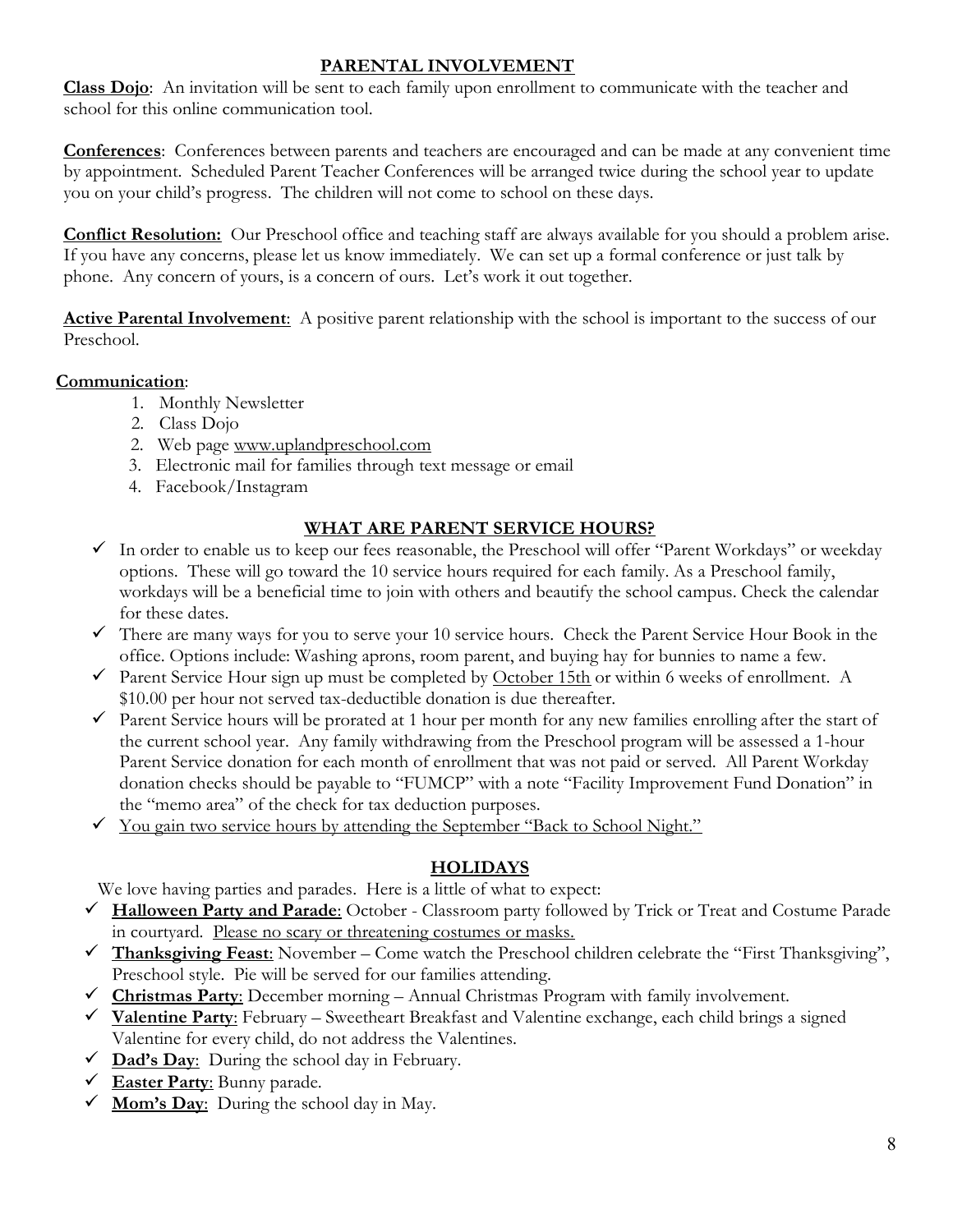#### PARENTS + FUMCP = TEAMWORK!

Fundraising: We will periodically have a family night at local restaurant. Join us as a percentage comes back to our school. Other fundraising opportunities will come out during the school year.

Parent Code of Conduct: First United Methodist Preschool of Upland requires the parents of enrolled children always, to behave in a manner consistent with decency, courtesy, and respect. One of the goals of our Preschool is to provide the most appropriate environment in which a child can grow, learn and develop. Achieving this ideal environment is not only the responsibility of the employees of our Preschool but is the responsibility of each parent or adult who enters the center. Parents are required to behave in a manner that fosters this ideal environment. Parents who violate the Parent Code of Conduct will be not be permitted on property thereafter. Please refer to the Policy on "Parent's Rights to Immediate Access" for additional information regarding disenrollment-enrollment of the child when a parent is prohibited from accessing Preschool property.

- $\checkmark$  All flyers, hand-outs, and letters intended for distribution on any portion of Upland First United Methodist Church or Upland First United Methodist Church Preschool property including the parking lot, courtyard, classrooms and student cubbies, must be approved in writing by the Preschool Director prior to distribution. Preschool and Church property are considered a "non-solicitation zone" and parents are not allowed to sell any kind of product or merchandise to other families without written consent from the Preschool Director.
- $\checkmark$  Concerns regarding major policy issues should immediately be brought to the attention of the Preschool Director. A letter detailing issues should also be submitted at that time for distribution to and consideration by the Preschool Director or the Preschool Board.
- $\checkmark$  For the health of all First United Methodist Preschool of Upland employees, children and associates, smoking is prohibited anywhere on school property. Parents are prohibited from smoking in the building, on the grounds, and in the parking lot of our Preschool. Parents who are smoking in their cars must dispose of the cigarette (including pipes, cigars, etc.) prior to entering the premises.

**Photography and Social Media:** Written permission from the parent(s) or the guardian is required for photographs of children for purposes outside the program, to release confidential information, or allow children to participate in research. Every effort will be taken to insure the confidentiality of each child and parent in our program. Anonymous photos of the children in a group activity are often posted on social media. The children may not have their names posted on social media without parental permission.

#### HEALTH

Daily Health Check: For the well-being and protection of all the children, the State of CA requires a physical inspection of health for each child daily. If any of the symptoms described in the illness section are evident, the parent will be advised to take the child home.

Illness: We make every effort to protect the health and safety of the children. We need cooperation from parents in helping prevent the spread of communicable diseases. For the protection of your child as well as others, please keep your child home if he/she has such symptoms: running nose, coughing, vomiting, nausea, headache, earache, ear discharge, abdominal pain, diarrhea, sore throat, skin rash, inflamed eyes, enlarged glands, mouth ulcers or fever. Children excluded from the program due to a fever greater than 100.4 may not return to the program until they are fever free, without fever reducing medication for 3 days. If your child is sent home due to a fever, he/she is not permitted to return until 3 days of wellness are present.

If your child should become ill during the school day, they will be separated from the class and moved to the Preschool office. You will be called immediately. You will call when you arrive at the pick-up gate and we will transport your child to you. Per the CA DSS, if your child becomes ill (sore throat, fever, cold, flu, diarrhea, etc.) you will need have to have 3 additional days of wellness, without any symptoms and of course no medication, to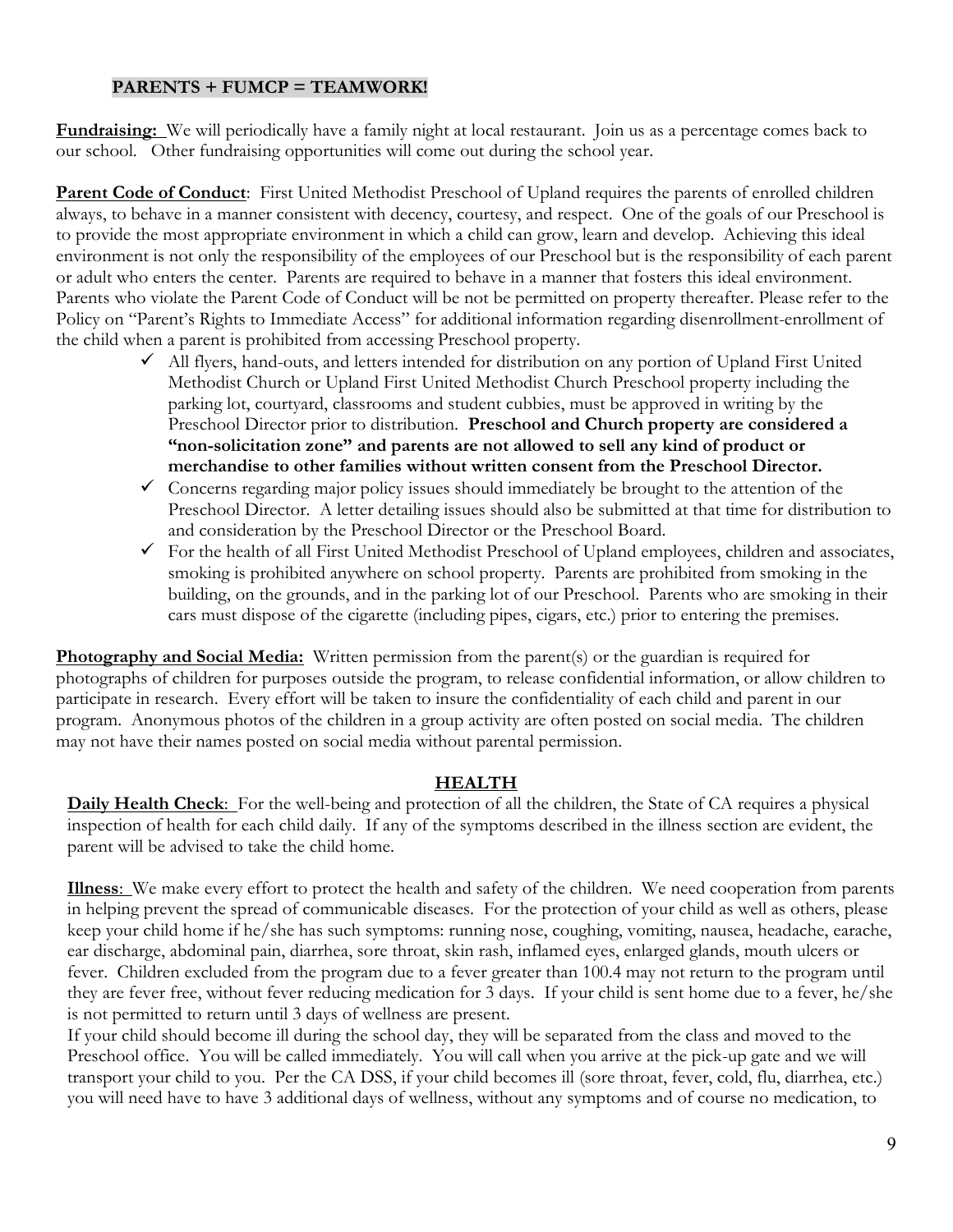return to school after the illness seems to have passed. In other words, if your child was sick for multiple days, your child needs 3 additional days without symptoms to return to school.

If the child or family member is diagnosed with COVID19, the child will not be allowed to return to school for 5 days and must have a negative COVID test upon return. If a child or family member is exposed to COVID, the child will not be allowed to return to school for 5 days and must have a negative COVID test upon return. If a negative test is not possible, the child may return after day 10. The day count begins as day zero being the first day of symptoms or a positive COVID test. If COVID becomes present in the classroom, a note will be sent home with your child in compliance with HIPAA regulations. No tuition refunds for periods of 2 weeks or less will be given for COVID related classroom closures. Extended illness will refer to our Parent Handbook 22/23 policy.

Injuries: Injuries will be reported by the teacher and an "Ouch Report" will be texted to the parent. If the injury appears of a serious nature, parents will be notified immediately. If they are not available, we will notify the person on the emergency information form and proceed from there. If no one can be reached and doctor's attention is warranted, the child will be taken to San Antonio Community Hospital.

Health Report: If it necessary for your child to be absent from school, please call us. Notices will be sent home whenever exposed to a contagious disease.

Medication: Under no circumstances will non-prescribed medication be administered to your child. Our staff is trained in Red Cross First Aid and CPR for children. Prescribed medications, EpiPen's and inhalers must be in the original container with instructions and child's name on the label. A separate form for each medication must be filled out in the Preschool Office. Lip-gloss, makeup, sunscreen and Chap Stick are not permitted in the classroom.

#### Classroom & Campus Safety

Our classrooms are sanitized multiple times each day. This is to keep these children and their staff apart from any sharing of potential germs. The classroom will be disinfected daily.

There is no outside food, backpacks or toys permitted in the classroom, with the exception of a spare set of clothes for your child in a Ziploc bag. If your family travels outside of the US, you may not return to school for 14 days.

#### WHAT IS OUR DISASTER POLICY AND OTHER THINGS TO KNOW?

 Staff members are required to follow their pre-established emergency job assignments. Emergency job assignments are posted in every classroom and on Preschool office emergency clipboard. Please make sure the office has a current contact number with text ability for emergency notifications. State mandated emergency plans for our facility are in the preschool office should you have any concerns and would like to view them.

Fire Drill: Classes are to follow fire drill escape routes posted at each exit of classroom. Classes will meet on "C" street sidewalk and wait for further instructions. Parents wishing to sign their child out of the program during a fire/emergency drill or real fire/emergency are expected to have patience with the staff as they are trying to maintain order during an often hectic and dangerous situation. If the center is during a fire/emergency drill, parents will be required to wait until the drill is completed and the staff and children are returned to the building to sign their child out of the program. If the center is having a real fire/emergency, parents will be asked to wait until the director or designee has accounted for all staff and children and gives the permission to release children. Once again, it is important for parents and staff to work together, remain calm, and cooperate with the fire/emergency personnel and center administration during these important and critical situations.

Earthquake: In classroom – Staff and children will assume a duck, cover and hold position under tables and/or against designated walls. Once shaking stops, staff shall survey area and lead children to either safety circle in Fellowship Courtyard or public parking lot. Located on East Side of 1<sup>st</sup> street directly in line with E and West section of alleyway. Earthquake barrels are on site.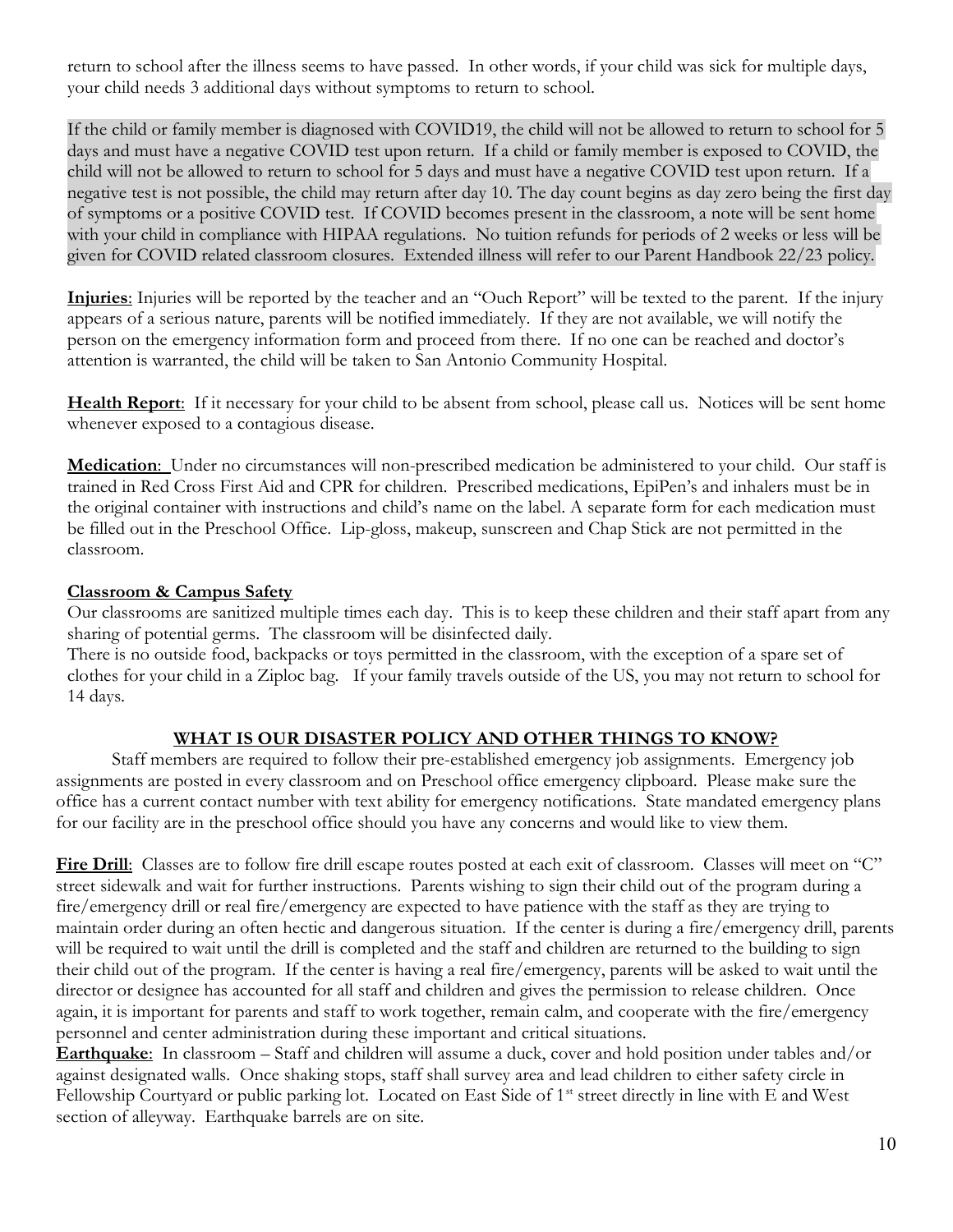Campus Lockdown Procedure: Should there be a threat, the teachers or assistants will comfort the children and remind them that they are safe and loved. Classes will use same exit route (as safety allows) as a Fire Drill and shall assemble at 1<sup>st</sup> Ave. sidewalk and evacuate to Upland City Hall and Public Library courtyard until Fire Department or Police gives "All Clear" signal. You will be contacted as soon as possible to arrange for pickup of your child. Please make sure your child's emergency card is updated for changes. If names or phone numbers need to be added or deleted, please do this as soon as you can. We will NOT release your child to someone who is not on your emergency card. Staff members are required to follow their pre-established emergency job assignments. Emergency job assignments are posted in every classroom and on our Preschool office emergency clipboard. All staff members are required to be fully certified in Cardiopulmonary Resuscitation and Emergency Cardiac Care by the American Heart and Lung or American Red Cross.

Emergency School Closure: Emergency school closure will be at the discretion of the Director when it is determined that the health, safety and welfare of the children is compromised due to the following conditions: Loss of power, heat, telephone, inclement weather conditions, pandemic or disaster. Tuition refunds will not be granted for less than two (2) consecutive weeks of school closure. The Preschool Board if necessary, will consider refunds.

If a school closure should happen, the tuition paid will roll over to future tuition due for the return of school. Accounts will be adjusted on ProCare to prorate the actual in classroom tuition used. Classes will go to an online format and information will follow. Your prepaid tuition will offset the costs associated with having an online format such as teacher salaries and sanitation. No tuition refunds will be offered for COVID related school closures.

Child Abuse: This school believes child abuse is mistreatment or neglect of a child by any parent(s) or other guardian, whether intentional or not, that results in injury or harm to the child. This includes physical abuse, emotional abuse, verbal abuse, sexual abuse or neglect. As such, we are vehemently opposed to such treatment and will comply with the Mandatory State Reporting Law that requires us to report any SUSPECTED cases of child abuse within 36 hours. Our goal is to protect each child we meet, as well as offer viable parenting information to parents to prevent such a problem from occurring or re-occurring. We want to be here for you as a friend, to offer help and support, BUT WE DO HAVE A LEGAL RESPONSIBILITY TO REPORT ANY SUSPECTED CASE. (Also see "Inspection Authority")

CONFIDENTIALITY OF RECORDS All information and records obtained from or regarding our child(ren) shall be confidential. The Center will be responsible for safeguarding the confidentiality of record contents. All children's records shall be available to State licensing to inspect, audit, and copy upon demand during normal business hours. All children's records shall be kept for at least three years following termination of service to the child.

Inspection Authority: The Department of Social Services or its representative shall have the authority to interview students and staff and to inspect and audit facility records without prior consent. Said Department, or its representatives, shall have the authority to observe the physical condition of the client, including conditions which could indicate abuse, neglect or inappropriate placement and to have a licensed medical professional physically examine a child. Licensing reports are available for public review.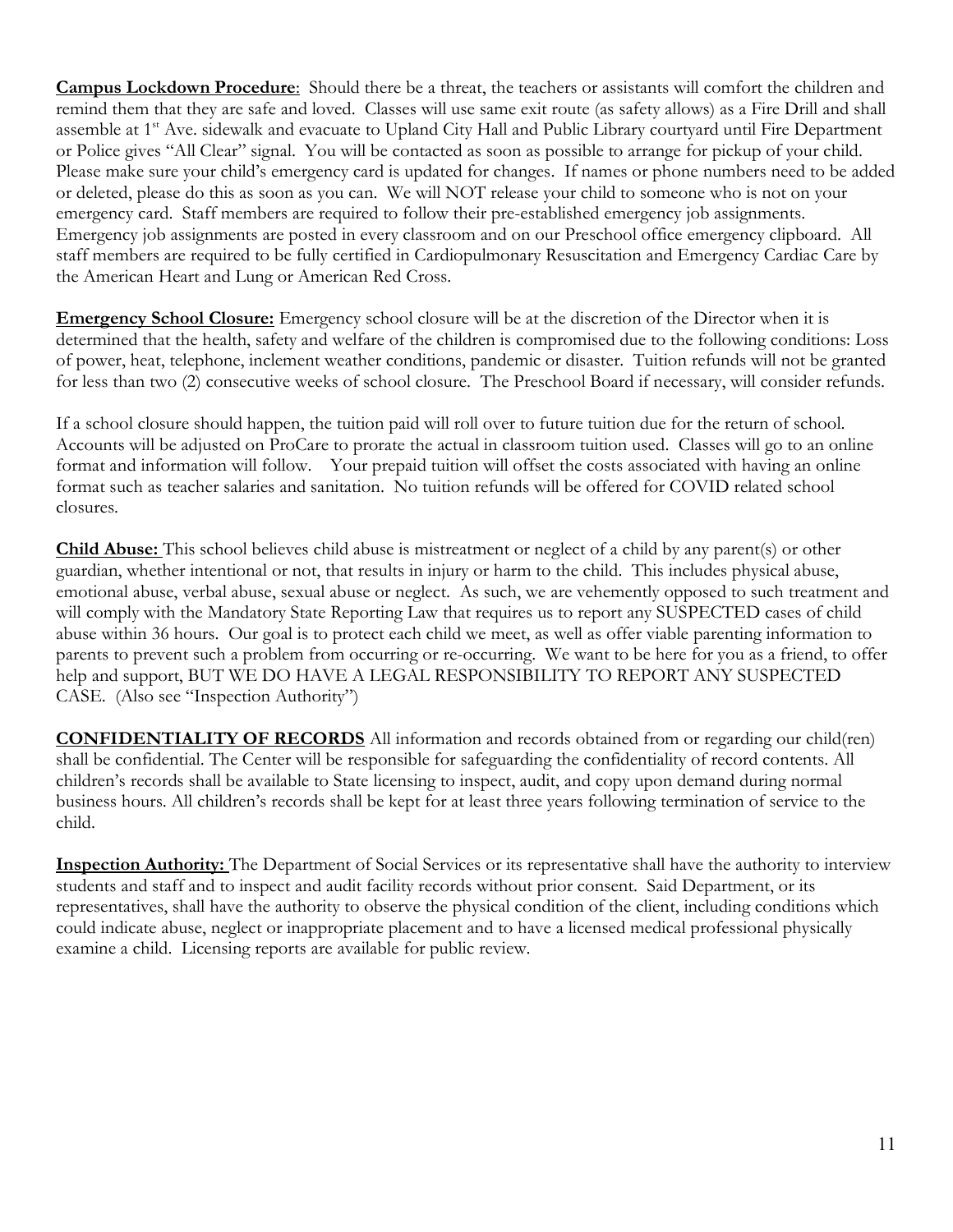## **ASSUMPTION OF RISK AND WAIVER OF LIABILITY** RELATING TO CORONAVIRUS/COVID-19

The novel coronavirus, COVID-19, has been declared a worldwide pandemic by the World Health Organization. COVID-19 is extremely contagious and is believed to spread from person-to-person contact and/or by contact with contaminated surfaces and objects, and even possibly in the air. There is no known treatment, cure, or vaccine for COVID-19. Evidence has shown that COVID-19 can cause serious and potentially life-threatening illness and even death. As a result, federal, state, and local governments and health agencies recommend social distancing and other preventive practices.

First UMC Upland, and its Preschool have put in place preventive measures to reduce spread of COVID-19, but cannot prevent you and/or your children from becoming exposed to, contracting, or spreading COVID-19 while utilizing the First UMC Upland Church and Preschool's services or premises. It is not possible, even with heightened cleaning procedures and social distancing, to prevent against the presence of the disease. Therefore, if you choose to utilize the First UMC Upland Church and Preschool's services and/or enter onto the First UMC Upland Church and Preschool's premises you may be exposing yourself (and your children) to and/or increasing your risk of contracting or spreading COVID-19.

ASSUMPTION OF RISK: I have read and understood the above warning concerning COVID-19. I voluntarily agree to accept any and all risk of being exposed to COVID-19 for myself and/or my children in order to utilize the First UMC Upland Church and Preschool's services and enter First UMC Upland's premises, and such exposure may result in personal injury, illness, permanent disability, and death. These services are of such value to me and/or to my children, that I accept the risk of being exposed to, contracting, and/or spreading COVID-19 in order to utilize the First UMC Upland Church and Preschool's services and premises in person.

WAIVER OF LAWSUIT/LIABILITY: I hereby forever release and waive my right to bring suit against the First UMC Upland Church and Preschool and The California-Pacific Annual Conference of The United Methodist Church and their successors, owners, officers, directors, trustees, agents, employees, volunteers or other representatives in connection with exposure, infection, and/or spread of COVID-19 related to utilizing the First UMC Upland Church and Preschool's services and premises. I understand that this waiver means I give up my right to bring any claims including for personal injuries, disability, death, disease or property losses, or any other loss, including but not limited to claims of negligence and give up any claim I may have to seek damages, whether known or unknown, foreseen or unforeseen.

CHOICE OF LAW: I understand and agree that the law of the State of California will apply to this contract.